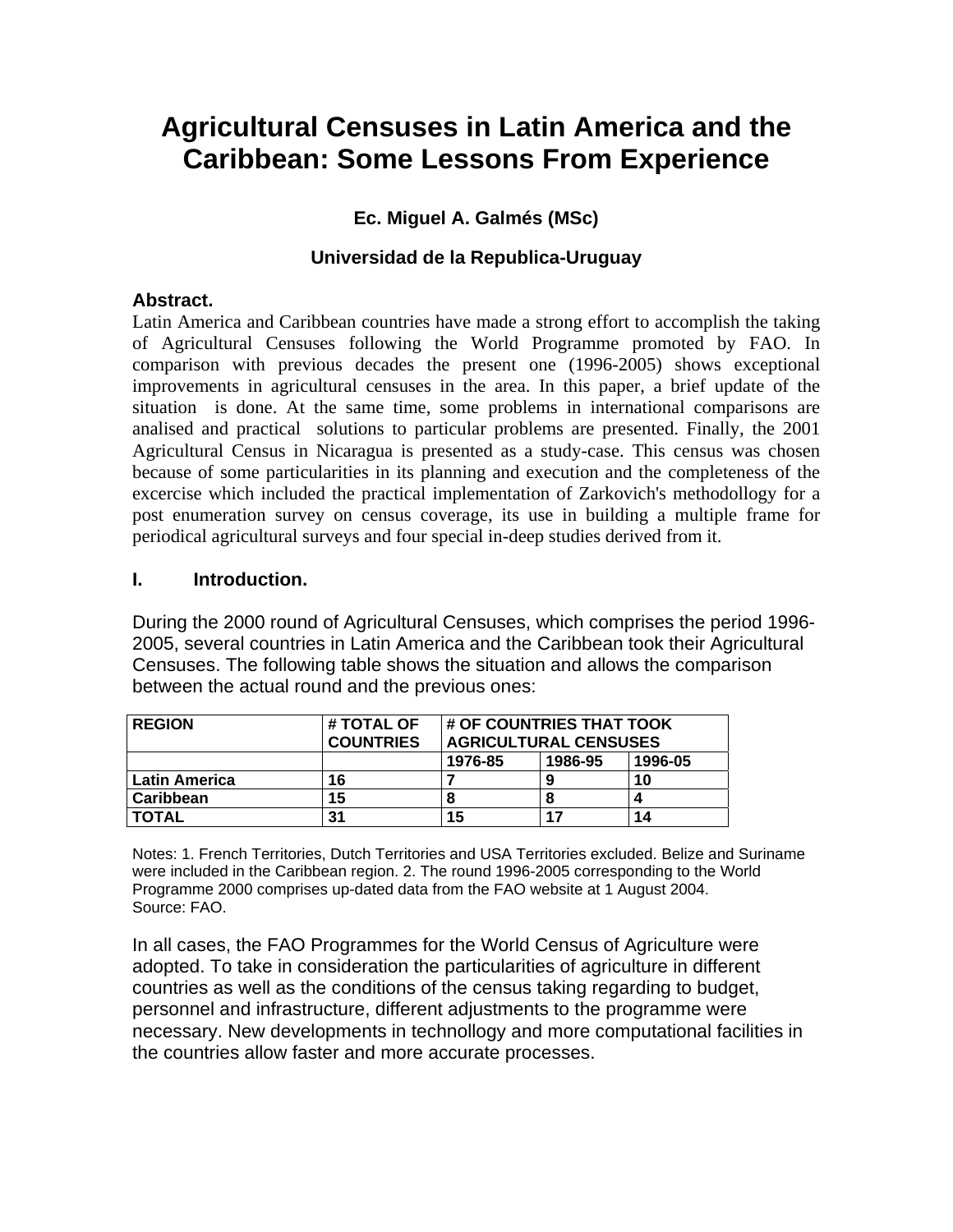Several circumstances contributed to a better performance of censal activities in the region in the last 20 years. The term "censal activities" refers to the broad concept of the Programme and comprises "censuses" and "large sample surveys". This is the result of several interrelated factors which can be grouped in: 1. Factors related to a better "statistical instruction"; 2. Factors related to more "professional" decision taking processes; 3. Factors related to technological developments; 4. Factors related to international cooperation.

- 1. Factors related to a better "statistical instruction". This point refers to better knowledge of statistics (both theoretical and applied statitics) of professionals and technicians of the offices responsible for taking, processing, analising and disemminating of statistical information. In our particular case our counterparts are professional and technicians from the Ministries of Agriculture or from the National Statistical Institutes. Fifteen or twenty years ago we usually found bureaucratic teams without formal statistical studies whose knowledge came from practice in information taking or in filling administrative forms. Nowadays, on the contrary, it is not unusual to find young technicians and professionals with a degree in Statistics or in Economy, many of them with postdegrees studies too. It has had two main results: to raise the technical level of the statistical offices and to promote that decision makers become aware of the importance of scientific validated information. This last point relates to the following group of factors.
- 2. Factors related to more "professional" decision taking processes. Reform of state processes, requirements and demands from international organizations, the increase of social control on information and a deeper international standardization of data at country level and the awareness of the need for scientific validated information as mentioned, have lead decision makers to demand for increasing quality in information provided. This concept includes better methodological quality in collection of data.
- 3. Factors related to technological developments. The impressive development of new technologies in information and communication allows methods of data collection, data control, processing, presentation and dissemination of information unthinkable 10 or 15 years ago. In this point is important to emphasize its role in the change of the relationship between producers and users of information. As a direct result of this new relationship greater demands on quality of data appear. Just think about the consequences that today any user from a remote terminal is able to re-process censal information and to build his (her) own tables, graphics, maps, and check for quality of data.
- 4. Factors related to international cooperation. Several international cooperation projects require updated agricultural information as a key input. It has lead to international organizations to recognize the importance of including items for taking agricultural censuses in project budgets. As a result, several agricultural censuses in the region were took under the umbrella of one or several of those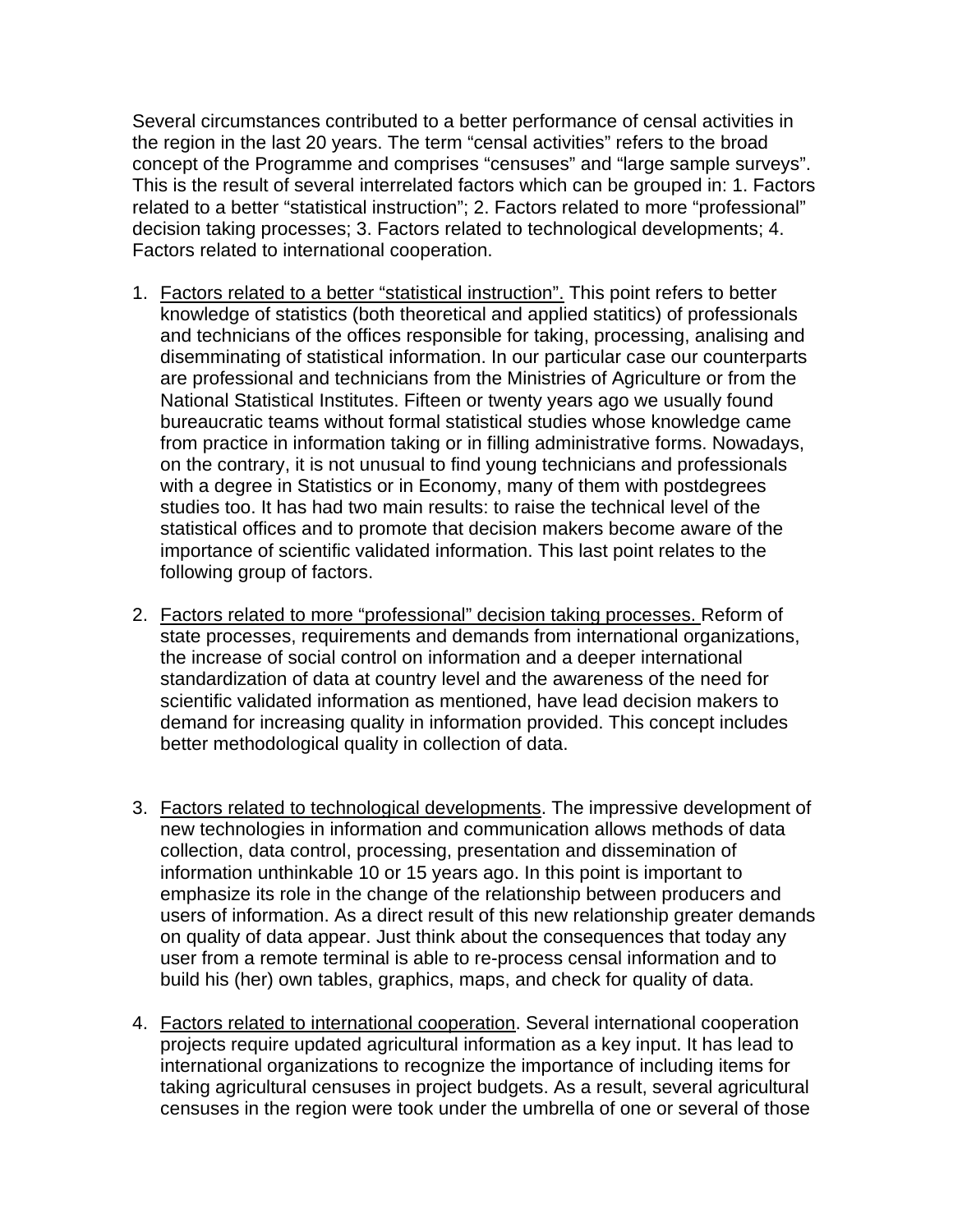organizations. It is not uncommon to see associations like EU-FAO; IICA-USDA; FAO-USDA, etc. Where one organization offers technical assistance and the other one lends or grants the money for census taking. Because of the high cost of census taking these forms have meant an important factor in the increase of censal activities in Latin America and the Caribbean.

Despite those positive aspects, several points are still in the "debit side". In brief I would point up the following:

- 1. Lack of a real awareness of the role of agricultural censuses as frame for agricultural surveys. Despite some advances in that sense, the agricultural census is still seen as the main procedure to collect agricultural information. This is a great error. This error leads to long questionnaries, slow processing, over- expensive censuses, low quality in some items and, which perhaps is more important, to the lack of a long run strategy making budgetary provisions to take periodical agricultural surveys based in the frame provided by the census. It is necessary to stress (as the next FAO Programme does) that agricultural censuses should be seen mainly as good agricultural register of holdings and holders containing basic structural information to build good sampling frames.
- 2. Budgets for statistical activities are still small. Public budgets in the countries of the region, generally do not include provisions for continuous statistical activities and in particular for periodical agricultural surveys. Several times the statiscal programme is interrupted once external aid finish. Other times, statistical activities are planned but not properly budgeted and it is not uncommon to see unfinished projects after assigning important resources in their initial steps.
- 3. Lack of awareness in the insertion of important items. In deep sample surveys, periodical surveys, agricultural censuses and other procedures for information taking still have a strong "economicist" and short run content. It is crucial to insist in the generation of information about sustainable development, living conditions in rural areas, rural employment, gender conditions in agriculture, environmental aspects of agricultural production and so on. It is needed to be aware of the importance that decision makers include in long run statistical programmes those items. FAO may consider these needs and insist on those points in the next World Programme.

After this brief inventory of strengths and weaknesses of agricultural statistics in the region I would like to point out a couple of aspects which affects the comparison of censal data and need a deeper treatment.

#### **II. Some lessons from experience.**

Both points I would like to raise, affect comparisons between the number of enumerated holdings and, as a result, all the rates based on that number: area by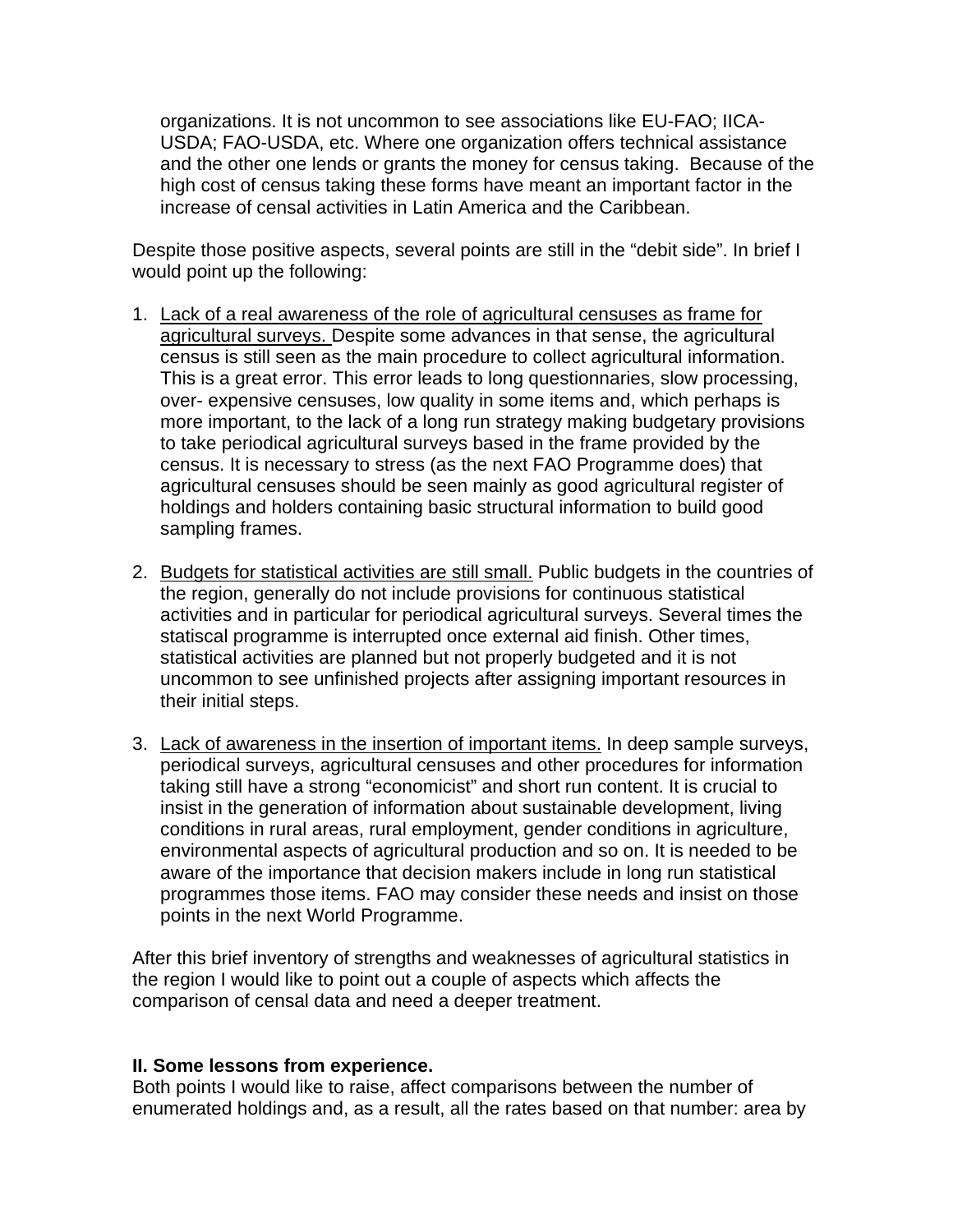holding; number of workers by holding; number of parcels by holding and so on. The first one refers to the minimum size of holding to be included in the agricultural census and the second one, to the minimum administrative division to be considered in order to include in the same holding different parcels of the holding. A third aspect that affects international comparison of censal data refers to the fact that some countries exclude some cathegories of land use from the census. Nevertheless this latter point it is not important in Latin America and the Caribbean and we shall not treat it here.

#### a) Minimum size of holdings.

The World Programme in the definition of agricultural holding does not refer to a minimum size: "An agricultural holding is an economic unit of agricultural production under single management... without regard to title, legal form, or size", and, in the methodological notes when it refers to coverage establishes: "in many countries, a minimum size limit is adopted for holdings included in the census". This limitation, set because of practical reasons, leads to distortions in international comparisons. For example: the National Agricultural Census of Uruguay in 2000 reported 57,131 agricultural holdings and the National Agricultural Census in St. Lucia in 1996 listed 13,368 agricultural holdings. Is it right to conclude that Uruguay has 4.27 times the number of holdings of St. Lucia? No, because the minimum size adopted in Uruguay (country with extensive agriculture) is one hectare and in St. Lucia, country of small farms (15% without land), a holding is taken in the census when it accomplishes lesser requirements as the following table shows:

| Minimum qualifications adopted in different countries to include an |                                                                                                                                                                                                                                                                     |  |  |
|---------------------------------------------------------------------|---------------------------------------------------------------------------------------------------------------------------------------------------------------------------------------------------------------------------------------------------------------------|--|--|
| agricultural holding in the census.                                 |                                                                                                                                                                                                                                                                     |  |  |
| <b>Country</b>                                                      | <b>Minimum qualifications</b>                                                                                                                                                                                                                                       |  |  |
| Uruguay                                                             | 1 hectare                                                                                                                                                                                                                                                           |  |  |
| St. Lucia                                                           | 1/8 of an acre of temporary crops or 10 bearing trees<br>of any tree crop or 100 bananas and/or plantain or 1<br>head of cattle or 2 heads of pigs, sheep or goats, or<br>one head of any two or 12 fowls (chicken) or rabbits<br>or 12 fowls and rabbits together. |  |  |
| Jamaica                                                             | 0.04 hectares of any crop or 1 head of cattle or 2<br>heads of pigs or goats or one head of any two or 12<br>chicken or 12 bearing trees of any tree crop.                                                                                                          |  |  |
| Dominican Republic                                                  | 1/6 of an acre or 3 heads of cattle or 6 heads of<br>equines, goats or sheep or 60 chickens                                                                                                                                                                         |  |  |
| Haiti                                                               | $0.03$ acres                                                                                                                                                                                                                                                        |  |  |
| Panamá                                                              | Without minimum                                                                                                                                                                                                                                                     |  |  |
| <b>Brasil</b>                                                       | Only backyard gardens and home orchards are<br>excluded.                                                                                                                                                                                                            |  |  |
| Nicaragua                                                           | Without minimum                                                                                                                                                                                                                                                     |  |  |

This problem in international comparison because of the different minima sizes is difficult to solve. Even though "all" holdings were considered, from an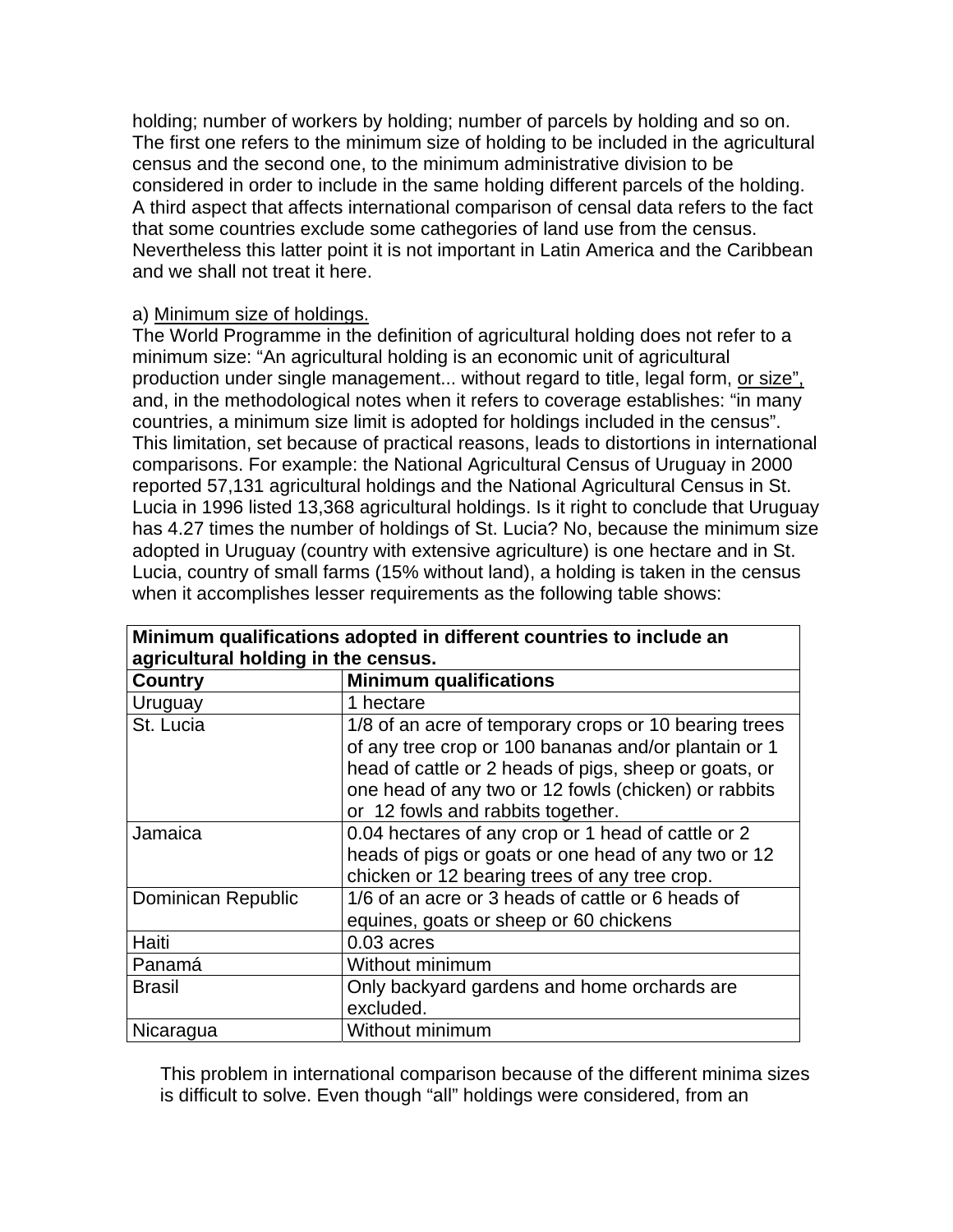economic point of view is quite different a holding of half an hectare in a smallholding country than in a country of extensive agriculture.

FAO recommendation in order to "set the minimum size limit as low as possible and to take steps to collect data through special sample surveys from excluded holdings""is very important but not always taken. It would be desirable, that final censal reports at least put in clear: 1) the minimum size if any; 2) an estimate of the total number of agricultural holdings below that limit (this estimate can be obtained through a question in the population census)

#### b) When parcels of the same agricultural holding are taken in that way?

This problem, that also afects comparison of censal results on the number of holdings, refers to the following consideration: theoretically, according to the definition of agricultural holding "the holding's land may consist of one or more parcels, located in one or more separate areas or in one or more territorial or administrative divisions, providing the parcels share the same production means utilized by the holding" [FAO, 1995]. Nevertheless practical reasons, mainly of control of the field work, lead countries to add another condition: different parcels of the same holding must be located inside some territorial or administrative division. This arbitrary limitation depends on the characteristics of the country and the resources to control the field work. So different countries have adopted different limits: sometimes the censal sector, sometimes the province or the municipality, or village or department.

Taking too small divisions leads to overestimate the number of agricultural holdings, if great divisions are adopted duplication problems can arise because two surveyers (with different supervisors) could take information on the same holding in different parcels.

Anyway, this problem has a lesser impact on coverage than the latter because it affects the total number of holdings and data on division of holdings but it does not affect census coverage.

The following table depicts the situation in some countries of the region:

| <b>Country</b> | Minimum administrative division for different parcels of the<br>same holding be taken in only one holding |
|----------------|-----------------------------------------------------------------------------------------------------------|
| Uruguay        | <b>Every other Department</b>                                                                             |
| St. Lucia      | Whole country                                                                                             |
| Nicaragua      | Municipality                                                                                              |
| Perú           | Valley in the Costa Region and District in the rest of the country.                                       |

#### **III. A study-case: The National Agricultural Census in Nicaragua 2001.**

At last I like to present in brief a paradigmatic case of Agricultural Census in the sense that from my point of view, it reached all the objectives of a census. The field work of the III Agricultural Census in Nicaragua was done in April 2001. The census was taken with the assistance of FAO, the EU and the Goverment of Nicaragua. The III CENAGRO, as it was named, had four groups of distinct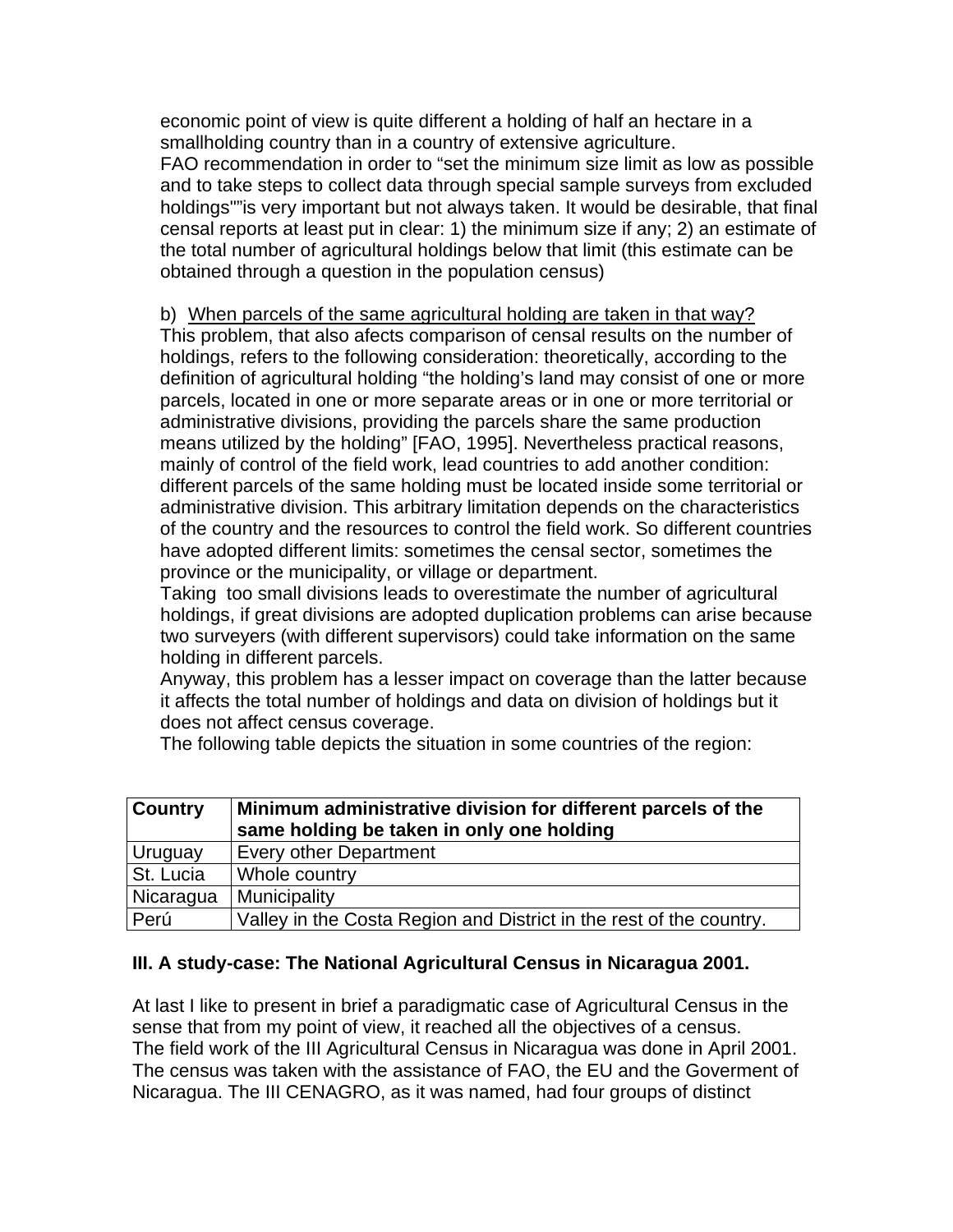activities: a) the census taking itself; b) a post enumeration sampling survey for checking coverage; c) the use of the census for the new sampling design for the agricultural surveys of the National Programme of Continuos Surveys; d) the edition of four special studies about different structural aspects of the agricultural sector.

The characteristics of the four groups of tasks were defined by means of two technical cooperation projects signed with FAO: one looking for assistance in the preparation of the census and the second one for assistance in post-censal activities.

Despite FAO recommendations about the importance of conducting postenumeration surveys (PES) as "serious attempt to obtain evidence of census methodology deficiencies, type of errors occurring and magnitude of such errors" [FAO 1995] and that "a comprehensive check on sample of raw data is recommended by FAO, and consists of a separate Post-Enumeration Survey" [FAO 1996] it is not usual the taking of PES in agricultural censuses. In Nicaragua, inmediately after the end of the field work a PES for checking on coverage was conducted. By means of stratified random sampling, censal sectors were sampled and "swept" to verify coverage following the methodology proposed by Zarkovich [Zarkovich, 1966]. Results can be read at: www.inec.gob.ni/cenagro/encobertura.htm The III CENAGRO also accomplish the objective of serving as frame for the design of the sample surveys. The new frame is a multiple frame built in accordance with FAO recommendations [FAO 1996-2].

The construction of the new frame started once the processing of the III CENAGRO finished at the end of 2002. The information from the agricultural census was crucial to ellaborate the list component of the multiple frame, to verify and correct the preliminary stratification and to define the Primary Sampling Units. The new frame is ready and the first survey with the new design was taken in past April 2004.

Finally, from the censal data, not only the first Agricultural Atlas of the country was edited (see www.inec.gob.ni/cenagro/atlas.htm) but four special studies derived from the re-processing of the census and external sources were done. These studies are important research works for deeping in the knowledge of the sector in Nicaragua as well as for the decision making process. The four studies were: one on agricultural credit; one special study on the agriculture in Nicaragua from a gender oriented point of view; one study on land tenure and his evolution and one study on a tipology of agricultural holders in the country. The four studies ended between April and June 2004 and they were performed by the National Statiscal Institute (INEC) and by two private consultancy firms.

Those four groups of activities show in what a manner an efficient use of the rich censal information allows to spread the results usually narrowly limited, in the countries of the region, to a final presentation of censal data.

We must keep in mind that country citizens are whose, finally, finance the statistical activities and a basic ethical principle is to do an efficient use of the resources that the whole society assign to them. To ensure the quality of the data, to strenghten their use in the knowledge of the national reality and supporting the decision making process are aspects which increase that indispensable efficiency.